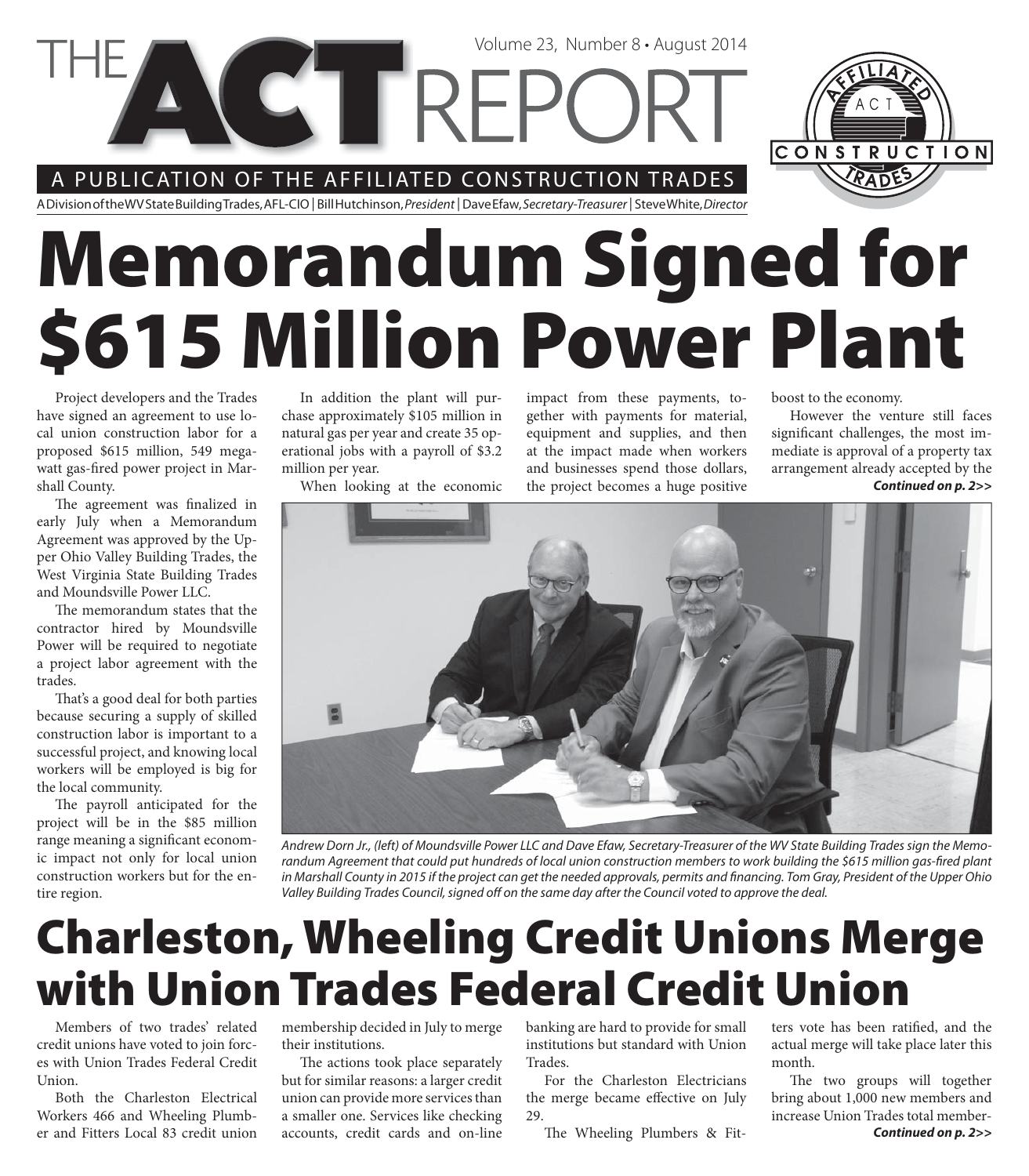### **Trades Promote and Support Moundsville Power Project** *Agreement Presented to County Commission Credit*

Members of the Upper Ohio Valley Building Trades Council delivered a signed copy of the Memorandum Agreement between the Trades and Moundsville Power LLC to the Marshall County Commission.

The \$615 million project, which will generate an estimated construction payroll of more than \$85 million, awaits approval from commissioners on a property tax proposal.

The proposal would bring in more than \$1 million per year on land that currently pays around \$2,500.

"We wanted the Commissioners to know we have a signed agreement to use local union labor to build the project," said Keith Hughes, Business Manager for Iron Workers Local 549 and a Marshall County resident.

"The wages earned by local work-

ers will have a big economic impact on the county and a major reason why the commission should approve the property tax deal."

Hughes along with ACT's Walter 'Fuzz' LaRue spoke to the Commissioners at a July 22 meeting with a number of craft representatives in attendance.

Building Trades leaders teaming up with Project BEST and the Upper Ohio Valley Contractors Association have taken a number of measures to support the project.

"We are placing billboards in support of the project," said Tom Cerra, Co-Chair of Project BEST and the Executive Director of the Ohio Valley Contruction Employers Council.

"And we've enlisted the support of the Wheeling and Moundsville



Marshall County Commissioners listen while ACT's Walter 'Fuzz' LaRue discusses how the Memorandum Agreement signed by the Trades and Moundsville Power LLC will mean millions in wages for local workers.

#### *Memorandum*

#### *Continued from Page 1*

Marshall County Board of Education but pending before the Marshall County Commission.

The deal would lower the taxes for the facility but still bring in more than \$1 million per year on a piece of property that currently pays around \$2500 per year.

Similar property tax deals have been used on almost every major industrial project built in West Virginia in the last two decades.

Chambers of Commerce, written resolutions in support, and are looking for more ways to support this important project."

The groups have also printed a postcard for supporters to sign and send to the county commission in support of the project.

Operating Engineers Local 132 has a support message on their electronic billboard.

A county commission vote on finalizing the property tax measure is expected later this month.

"We want to see the gas from our region processed here, not moved to other places in the country or world," said LaRue.

"Projects like this one mean we get jobs for local workers from the gas, not just drill and run."

*Continued from Page 1*

ship to more than 3,600. Total assets should top \$22 million.

According to Union Trades Executive Board Chairman Terry Hudson the executive board will be expanded to provide a seat for each of the merged credit unions through March when elections are held at the annual meeting.

"This is good news for all members of the Trades and their families because it makes a stronger financial institution that is Building Trades focused," said Dianah Angert, Manager and CEO of Union Trades. "And that focus helps us understand Building Trades families, unlike your typical bank."

Union Trades was started in 1972 by members of Plumbers and Pipefitters Local 565 in Parkersburg. Over the years it has grown and now is approved by federal regulators to serve all members of the West Virginia State Building Trades.

#### **Operator Volunteers Help Build Youth Soccer Fields**



With help from Operating Engineers Local 132's Apprenticeship and Training Program a youth soccer league in Jackson County is getting 11 new soccer fields.

The effort in Ravenswood used two bulldozers and a roller along with technology donated by SiTech Mid-South, an affiliate of Walker Equipment Company.

According to Training Director Charles Parker instructors were able to use new state-of-the-art GPS technology provided by SiTech to assist reaching the proper grade.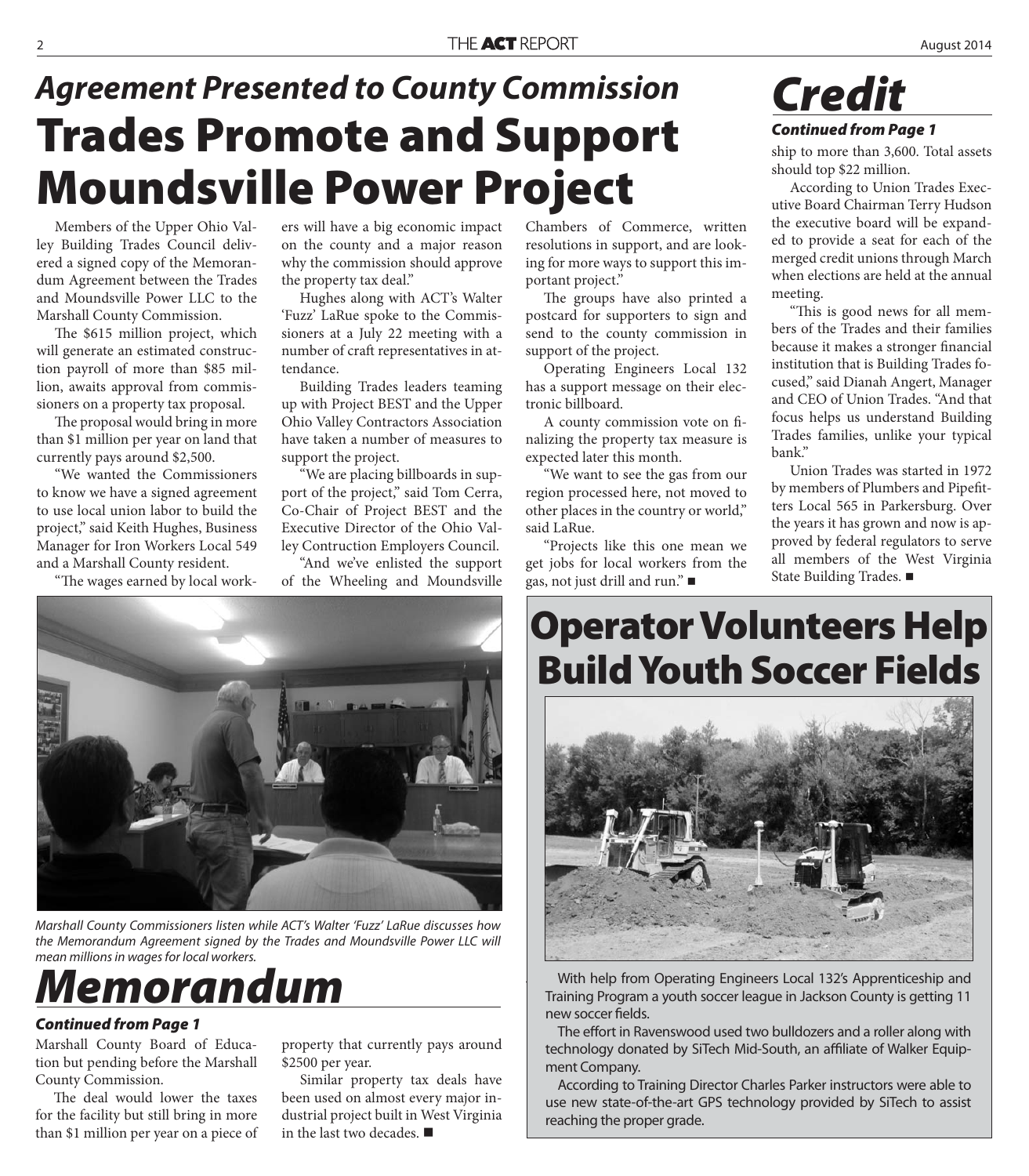#### **\$5 Billion Ethane Cracker Advances** *Ascent Project Led by Odebrecht, Braskem*

Members of the Parkersburg-Marietta Building Trades Council met with the developer of a proposed \$5 billion ethane cracker in Parkersburg on July 22.

The purpose was to discuss the progress of the project, revised manpower estimates needed for construction and to look for ways in which the group can partner to make the project both a reality and a success.

Much of the discussion was around the estimated 4,500 construction workers needed to build the facility.

Peebles said the project would take approximately 44 months to build but the start date was still more than 18 months away.

"This is a big deal not only for this region but on the world scene," said David Peebles, a representative of Odebrecht, the Brazilian corporation behind the project. "It takes time to get it right."

Peebles explained that many significant steps had been achieved to advance the project but there were still a number of critical areas to be resolved.

"We use a process called Frontend-loading or FELS to make a business decision and we are nearing the start of the third and last phase," said Peebles.

Some remaining issues key to the project are securing enough ethane, the raw material needed for the project.

In addition significant engineering, environmental permits, technology choices, and the selection of a contracting team need to take place. Financing will be a big hurdle as well.

"We are very excited about this project," said Bill Hutchinson, Business Manager of the Parkersburg-Marietta Building Trades.

"But we recognize this project is not a done deal, and we want to understand how we can best help to make it a reality."

The project, called Ascent, would include an ethane cracker, three polyethylene plants, and related power generation and waste water treatment facilities.

"It is not just this project we need to think about," said Peebles. "We are talking about an entire industry that can grow up around this plant to include plastics, chemicals and manufacturing."



David Peebles (center-left) of Odebrecht leads a discussion with members of the Parkersburg-Marietta Building Trades about the \$5 billion ethane cracker and polyethylene complex proposed for Parkersburg called Ascent.

### **Crafts and Contractors Raise \$6,000 for Regional Hospice**

The Kanawha Valley Construction Labor-Management Council raised \$6,000 for the nonprofit HospiceCare at a July golf outing.

The two main organizations behind the event, the Charleston Building Trades Council and the Kanawha Valley Builders Association, put together 22 teams of four to participate. In addition dozens of contributors and sponsors helped make the event a success.

"We helped a worthy cause and that teamwork improves our ability to get jobs done," said Paul Breedlove, Business Manager of the Charleston Building Trades.

HospiceCare, which serves a 16 county region of central and southern West Virginia, provides several programs for patients and their families whose lives have been affected by a terminal or life-limiting illness.

"Our labor-management group

has been raising funds for local charities for more than 21 years, and Hospice is an organization that everyone appreciates," said Jim Cerra, Executive Director of the Kanawha Valley Builders Association.

For more information about HospiceCare see their web site http:// www.hospicecarewv.org or call (800) 560-8523.



Paul Breedlove (left) and Jim Cerra (right) present a \$6,000 contribution to Larry Robertson, Executive Director of HospiceCare at the organizations Charleston headquarters.